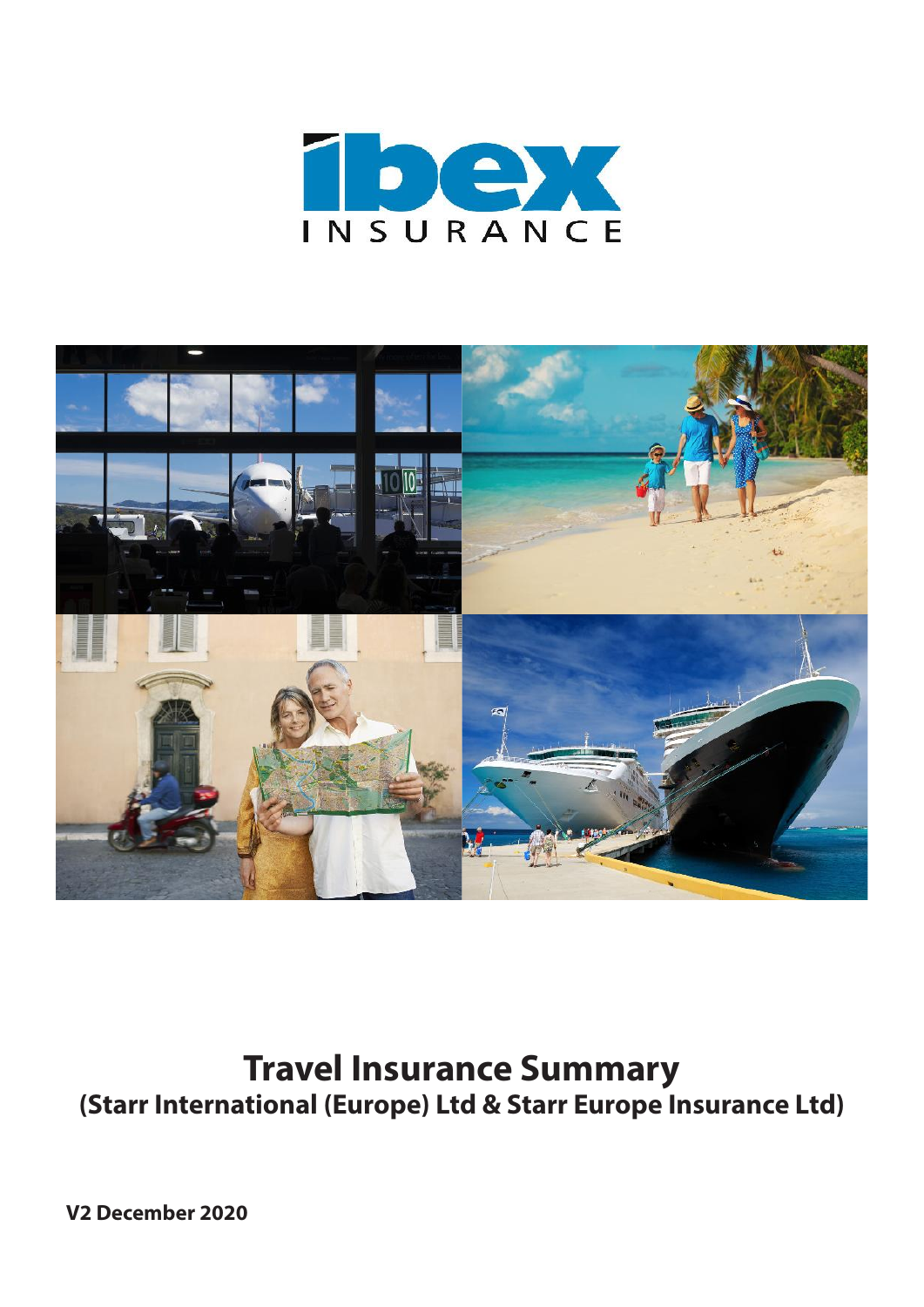

## **Travel Insurance Policy Summary**

This document is a summary of the Ibex Travel insurance policy and does not contain the full terms and conditions of the cover, which these can be found in the policy booklet. It is important that you read the policy booklet together with your policy schedule carefully when you receive it.

## **The Insurer**

## **Gibraltar Residents**

This insurance is arranged by Ibex Insurance Services Limited and all sections are underwritten by Starr International (Europe) Limited, authorised by the Prudential Regulation Authority and regulated by the Financial Conduct Authority (FCA) and the Prudential Regulation Authority.

You can check these details on the Financial Services Register by visiting the FCA's website on www.fca.org. uk/register or by contacting them om 0800 111 6768.

## **Spanish and Portuguese Residents**

Ibex Portugal – Corretora De Seguros, Unipessoal, LDA ("Ibex Portugal") for residents of Spain and Portugal, forms a contract of insurance between the Underwriters: Starr Europe Insurance Limited (for residents of Spain and Portugal Only) and those people specified on your Policy documentation. This contract is only valid when you have valid Policy documentation and have paid the appropriate premium. This insurance is arranged by Ibex Portugal – Corretora De Seguros, Unipessoal, LDA (for residents of Spain and Portugal) and all sections are underwritten by Starr Europe Insurance Limited, an insurance company registered in Malta with Company Registration number C 85380 and registered office at Dragonara Business Centre 5th Floor, Dragonara Road, St Julians, STJ 3141, Malta and authorised and regulated by the Malta Financial Services Authority (MFSA).

**You** can check these details on the Malta Financial Services Register by visiting the MFSA's website on www.mfsa.mt/financial-services-register/ or by contacting them on +356 2144 1155.

Ibex Insurance Services Ltd. are regulated by the Financial Services Commission FSC006 43B.

## **Type of Insurance and Cover**

Cover is provided for a range of travel insurance benefits. You can select either single trip cover or annual multi trip cover. You may also choose to take worldwide cover (including and excluding the USA, Canada and the Caribbean) or cover for the European region only.

## **Duration of Cover**

## **Single Trip policies**

The maximum duration per **trip** is 180 days.

Section 1 - Cancellation cover is effective from the time and date of issue on the **Policy documentation** and terminates on commencement of the planned **trip**.

For all other sections, cover commences when **you** leave **your home** or business (whichever is the later) to commence the **trip** and terminated on whichever occurs first of the following:

• The expiry of the **period of insurance;**

•**Your** return **home** as planned, at the end of the **trip;**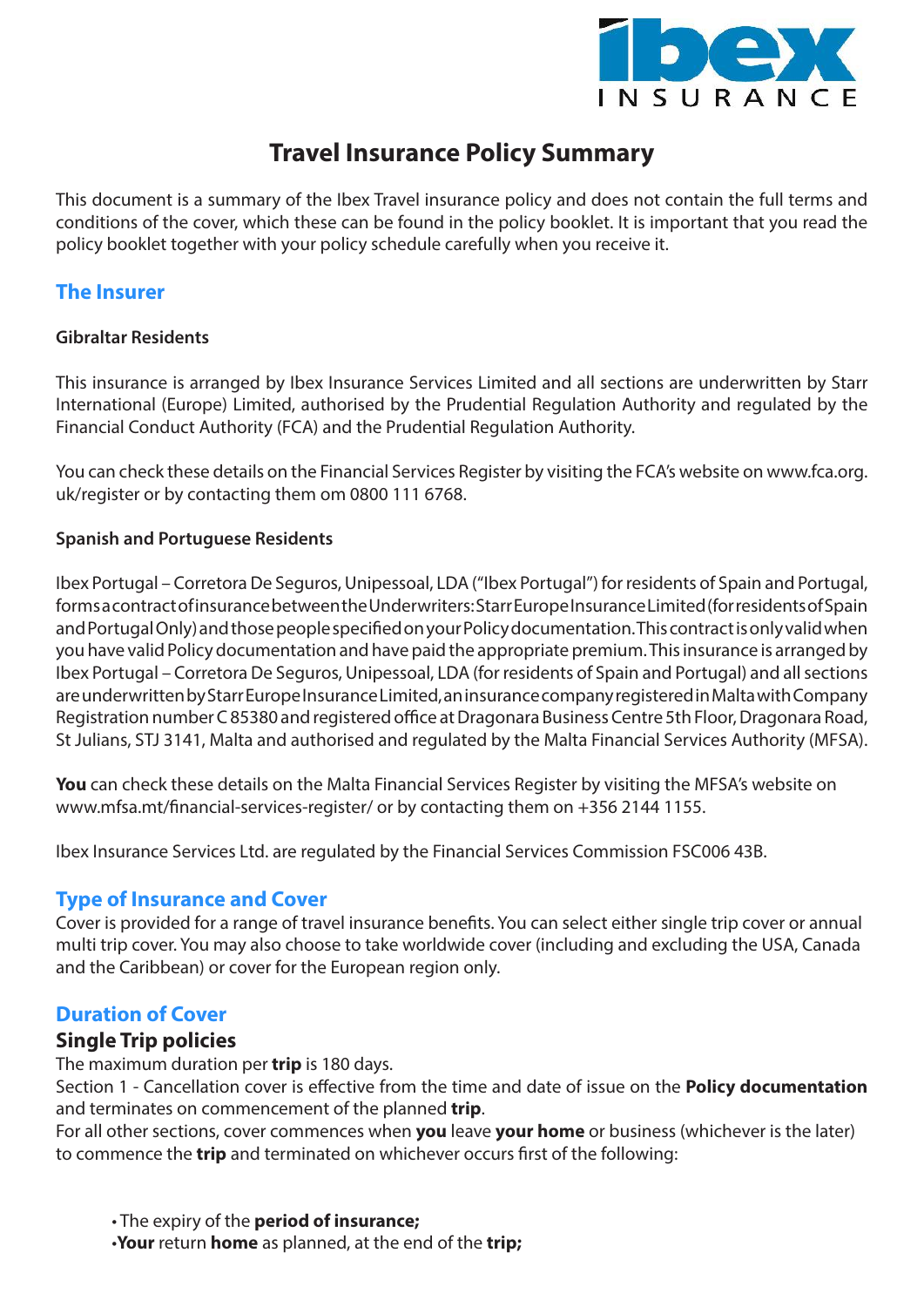

## •**Your** first return **home** prior to the planned return at the end of the **trip**

Gibraltar residents: **trips** will only be covered for travel outside of Gibraltar and must have pre-booked and pre-paid accommodation for 1 night or more.

Spain or Portugal residents: for **trips** within your **country of residence you** must have pre-booked and pre-paid accommodation for 1 night or more that is at least 80Km away from **your home**.

## **Annual Multi-Trip policies**

Standard Cover maximum duration per trip is 31 days. Super Cover 45 days (or up to 60 or 90 days additional premiums and T&C's apply).

Section 1 - Cancellation cover for each **trip** is effective from either the start date on the **Policy documentation** or the time and date at which each **trip** is booked (whichever is the later), and terminates on whichever occurs first of the following:

## •The commencement of each **trip;**

## •The expiry of the **period of insurance;**

For all other sections, cover commences when **you** leave **your home** or business (whichever is later) to commence each **trip** and terminates on whichever occurs first of the following:

• The expiry of the **period of insurance;**

- •**Your** return **home** as planned, at the end of the **trip;**
- •**Your** first return to **your country of residence** prior to the planned return date at the end of each **trip.**
- •Your period of travel exceeding the **trip** limit specified in **your Policy Documentation**.

Gibraltar residents: **trips** will only be covered for travel outside of Gibraltar and must have **pre-booked accommodation** for 1 night or more.

Spain or Portugal residents: for **trips** within **your country of residence you** must have pre-booked and pre-paid accommodation for 1 night or more that is at least 80Km away from **your home**.

## **Significant Features and Benefits**

The following features and benefits are a summary only, you should refer to the policy wording and other Policy Documentation for full details, as limitations, conditions and exclusions may apply.

## **Section 1 - Cancellation**

• Loss of deposits or payment for unused travel and accommodation in the event that you cancel or curtail your trip due to a covered event.

## **Section 3 - Emergency Medical Expenses and Repatriation**

• Payment for certain overseas medical emergency treatment, hospital and other expenses, should you sustain accidental injury or suffer illness while on your trip. Repatriation is to country of residence (Gibraltar, Spain or Portugal).

## **Section 5 - Travel Delay and Abandonment**

• Payment of a specified amount for a certain travel delay and abandonment claims, at particular times prior to and during your trip.

## **Section 6 - Personal Accident**

• Lump sum benefits payment if an accident whilst on a trip causes permanent total disablement.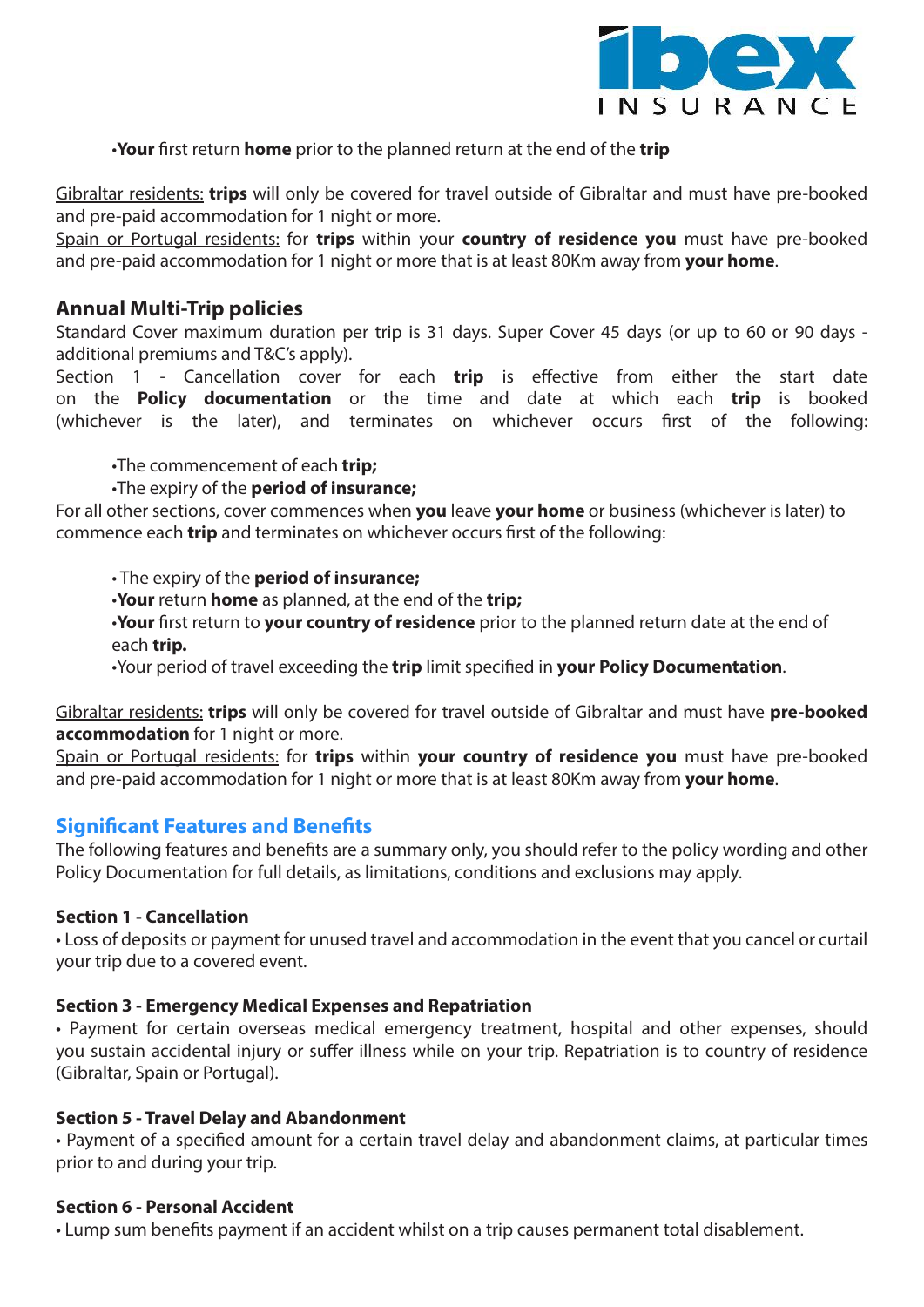

### **Section 7 - Missed Departure**

• Additional travel and accommodation expenses necessary to reach your booked destination, in certain circumstances, when you have missed your departure.

#### **Section 8 - Baggage & Personal Effects**

• Loss of or damage to your personal baggage, money and/or documents during the trip.

• Certain costs for the necessary emergency purchase of replacement items should your baggage be delayed on the outward journey for the specified duration.

#### **Section 9 - Personal Money**

•Loss or theft of your own money and/or documents.

#### **Section 11 - Hijack & Mugging Benefit**

• Cover for a specified amount should your means of transport be subject to a hijack during the planned trip for a certain period of time.

#### **Section 12 - Personal Liability**

• Personal liability cover in the event you accidentally injure a third party or damage their property whilst on your trip.

#### **Section 13 - Legal Expenses**

• Legal proceedings cover in the event you or any person insured by this policy incur injury or death on the trip.

#### **Optional cover available:**

- Business cover
- Golf cover
- Winter Sports cover
- Enhanced Missed Departure and Travel Disruption (unavailable at present due to COVID-19)
- Cruise Plus cover (unavailable at present due to COVID-19)
- Gadget cover (Super Cover only)

Further details of the cover options available to you, including the maximum benefit amounts, are given in the insurance schedule.

## **Significant and Unusual Exclusions or Limitations**

Your policy excludes some situations. Please refer to your policy booklet Sections 1 to 19 for full details but the most significant or unusual exclusions are outlined below. Your policy excludes or limits the following:

#### • **Medical conditions**

There is no cover for any medical condition for which you have received medication, advice, investigations, treatment or admission for in the last **24 months**, unless such medical conditions have been accepted by us in writing.

You must also notify us if you have **ever** been diagnosed with or treated for any of the following:

- Any heart or circulatory condition
- A stroke, TIA or high blood pressure
- A breathing condition (including Asthma)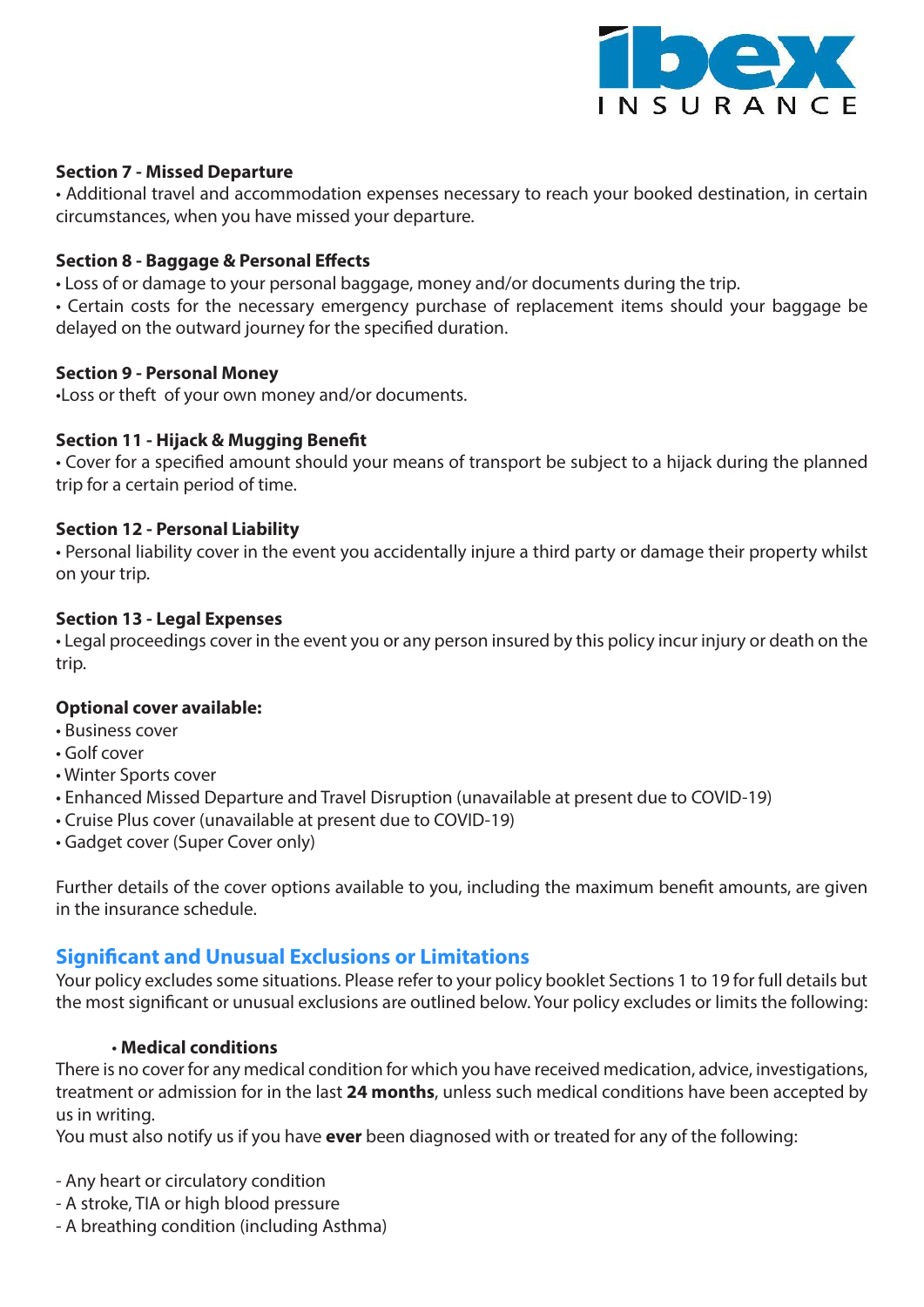

- Any type of cancer

- Any type of diabetes

You must notify us immediately should you become aware of any change regarding your health between taking the insurance and the start of your trip. We will not pay any additional costs following a change in medical condition, unless this has been declared to and accepted by us. We will notify you in writing of any amendments to your policy conditions and advise of any additional premium that may be required. **In certain circumstances, we may be unable to offer cover.**

#### • **Sports/Hazardous Activities**

There is no cover for loss or expenses resulting directly or indirectly from participation in sports and hazardous activities, unless they have been notified to us and accepted by us in writing.

#### • **Personal Baggage**

Payment for loss or damage to personal property is subject to the maximum limits and excesses for any one article, pair or set and for valuables, there is a total limit. Payment for baggage claims may also take into account wear and tear and depreciation in value. Cover for watches and jewellery is only provided if the items were taken as part of a mugging or if physical violence was used.

#### • **Money**

There is no cover for loss or theft of credit cards.

#### • **Personal Liability**

There is no cover for Personal Liability arising directly or indirectly from ownership, possession or use of any motorised vehicles.

#### • **Country of Residence**

To be eligible for this insurance you must reside in Gibraltar, Spain or Portugal for at least 6 months and travel must commence from your declared Country of Residence.

## • **Personal Money and Baggage Claims**

Any loss of money or personal baggage must be reported to the police within 48 hours of discovery and a written police report obtained.

#### • **Medical Claims**

You must contact the Assistance Service immediately should you be admitted to hospital or require on going out-patient treatment. All treatment or expenses must be authorised by the Assistance Service.

#### • **Winter Sports**

Emergency medical expenses and personal liability covers are subject to you abiding by the International Ski Federation Code. There is no cover for piste closure if you purchase your winter sports policy within 14 days of commencing your trip.

## **Cancellation Rights**

We hope you are happy with the cover this Policy provides. However if after reading your Policy Documents and wording, this insurance does not meet with your requirements, there is a 14 day "cooling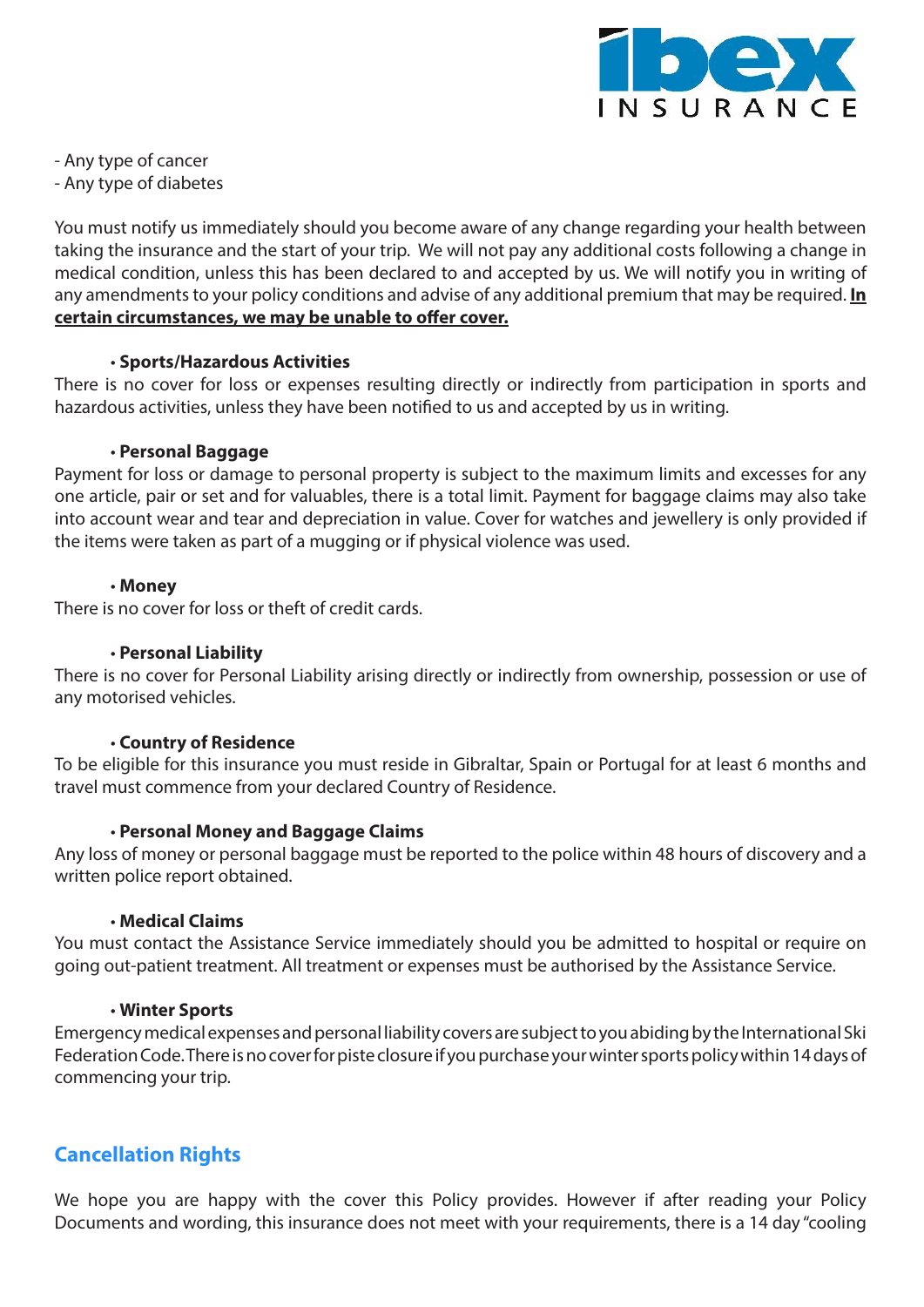

off period" during which you can return it to Ibex, either direct or via your intermediary, to activate this right, and any premium already paid will be refunded to you subject to point ii) below;

If you wish to cancel your Policy after the 14 day "cooling off period":

For Single Trip Policies: No refund is available.

For Annual Multi Trip Policies: A refund of premium will be subject to a deduction for the amount of time You have been covered. Subject to point ii) below, this will be calculated in accordance with the following scale:

| <b>Period Policy in force</b>                         | <b>Annual Premium refundable</b> |  |  |  |
|-------------------------------------------------------|----------------------------------|--|--|--|
| One month or less                                     | 75%                              |  |  |  |
| Two months                                            | 62.5%                            |  |  |  |
| Three months                                          | 50%                              |  |  |  |
| Four months                                           | 37.5%                            |  |  |  |
| Five months                                           | 32.5%                            |  |  |  |
| Six months                                            | 25%                              |  |  |  |
| Seven months<br>20%                                   |                                  |  |  |  |
| Eight months                                          | 10%                              |  |  |  |
| Nine or more months                                   | Nil                              |  |  |  |
| Refund premium will be net of taxes and other charges |                                  |  |  |  |

ii) Any applicable refund is provided subject to you having not travelled, no claim has been made or is intended to be made and no incident likely to result in a claim has occurred and the Policy has not expired.

We reserve the right to deduct from the rebate of premium the necessary costs incurred in processing the original sale and cancellation. Renewal of the insurance Policy shall be at our sole option and discretion. We shall not be bound to accept renewal of any insurance and may at any time cancel any insurance

## **How to claim**

The emergency assistance service provided for **you** by this insurance is operated by Global Response. You must contact them in the event of any illness, bodily injury, accident or hospitalisation which requires:

## **Inpatient or Outpatient treatment** , or

- if **you** are admitted to hospital or **Specialist Clinic**, or
- if **you** wish to return **home** by any means other than originally booked, or
- if **you** require treatment that may cost more than €/£500 (or the equivalent in local currency).

## **Please quote your Certificate Number and Scheme Reference 'VOY/IBX/2020/2021':**

## **Global Response**

**Tel: +44 (0) 113 3180 197 Fax: +44 (0) 113 3180 198 Email: operations@global-response.co.uk** 

For all other claims please contact: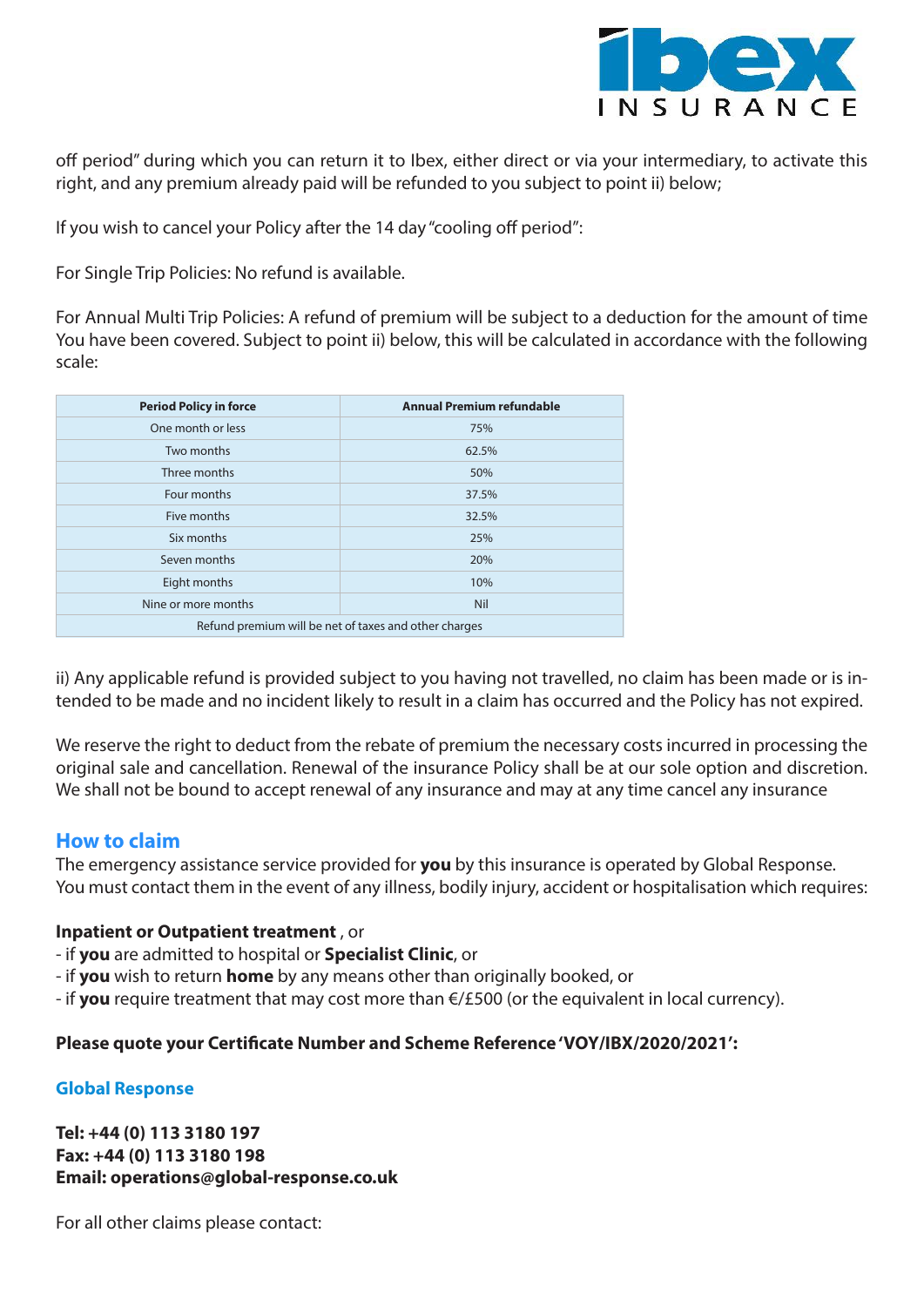

**Claims Settlement Agencies Ltd. 308 - 314 London Road Hadleigh, Benfleet, Essex, SS7 2DD United Kingdom Tel: +44 (0) 1702 427172 E-mail: info@csal.co.uk Website: www.csal.co.uk**

Please do not send in any documentation until you have a completed claim form to go with it. The claim form lists the additional documentation necessary to support your claim.

## **Complaints**

If **you** wish to make a complaint, **you** can do so at any time by referring the matter to

For Residents of Gibraltar : Ibex Insurance Services Limited For Residents of Spain and Portugal : Ibex Portugal

who will review **your** complaint on **our** behalf if **your** complaint is in regards to the sale or administration of **your** Policy, if **your** complaint relates to a claim on **your** Policy they will refer **your** complaint to **Us** or the appointed Complaints or Claims Handler acting on **Our** behalf.

When **you** contact **us** please give **us your** name and contact telephone number. Please also quote **your**  Policy and/or claim number and the type of Policy **you** hold.

Their contact details are:

**For Residents of Gibraltar The Managing Director Ibex Insurance Services Limited 68, Irish Town Gibraltar** Tel : (+350) 200 77822 Fax : (+350) 200 77823

**For Residents of Spain and Portugal The Managing Director Ibex Portugal C/O Ibex Insurance Services Limited 68, Irish Town Gibraltar**

**We** expect that the majority of complaints will be quickly and satisfactorily resolved at this stage, but if **you**  are not satisfied **you** can take the issue further.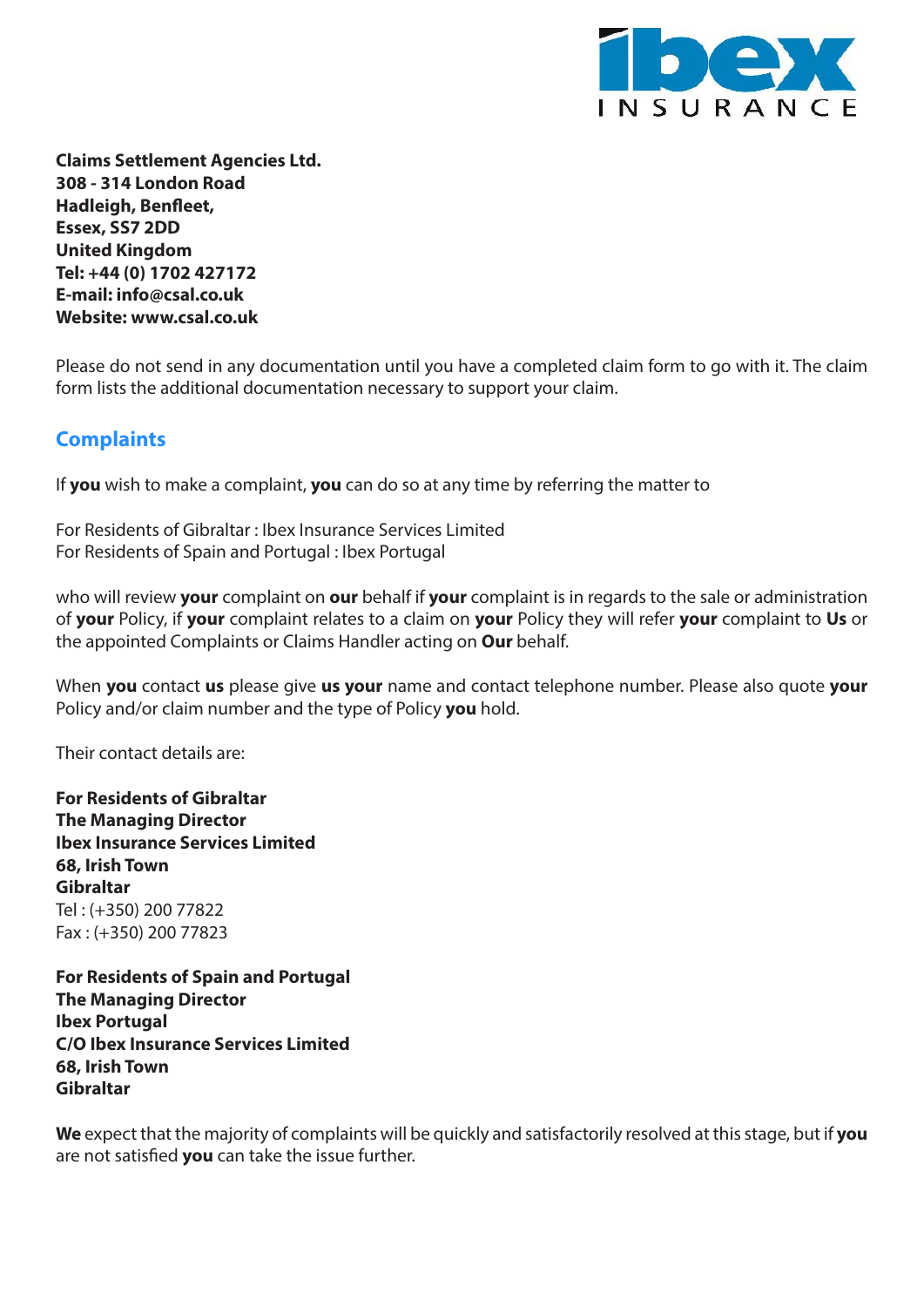

### **BEYOND YOUR INSURER**

#### **For Residents of Gibraltar**

Should **you** remain dissatisfied following the final written response, **you** may be eligible to refer **your**  case to the Financial Ombudsman Service (FOS). The FOS is an independent body that arbitrates on complaints about general insurance products. **You** have six months from the date of **our** final response to refer **your** complaint to the FOS. This does not affect **your** right to take legal action. If **we** cannot resolve **your**  complaint **you** may refer it to Financial Ombudsman Service at the address given below:

**The Financial Ombudsman Service, Exchange Tower, Harbour Exchange Square, London, E14 9SR UK**

Tel : 0800 023 4567 – UK Landline 0300 123 9123 E-mail : complaint.info@financial-ombudsman.org.uk

#### **For Residents of Spain and Portugal**

Should **you** remain dissatisfied following the final written response, **you** may be eligible to refer **your** case to the Malta Office of the Arbiter for Financial Services. The Office of the Arbiter for Financial Services is an independent body that arbitrates on complaints about general insurance products. The Office of the Arbiter for Financial Services has competence to hear a complaint if it is registered in writing with **us** not later than two years from the day on which **you** first had knowledge of the matters complained of. This does not affect **your** right to take legal action. If **we** cannot resolve **your** complaint you can always seek advice elsewhere or **you** may refer it to the Office of the Arbiter for Financial Services at the address given below:

**Office of the Arbiter for Financial Services First Floor, St Calcedonius Square, Floriana FRN1530, Malta** Telephone : (+ 356) 212 49245 E-mail : complaint.info@financialarbiter.org.mt

The Office of the Arbiter will expect that **you** have a final reply to **your** complaint from **us** before approaching them.

#### **EEA Residents**

In the first instance **you** should follow the complaints procedure. If **you** were sold this product online or by other electronic means within the European Union (EU) **you** may refer your complaint to the EU Online Dispute Resolution (ODR) platform. Upon receipt of **your** complaint the ODR will escalate **your** complaint to **your** local dispute resolution service – this process if free and conducted entirely online. **You** can access the ODR platform on http://ec.europa.eu/odr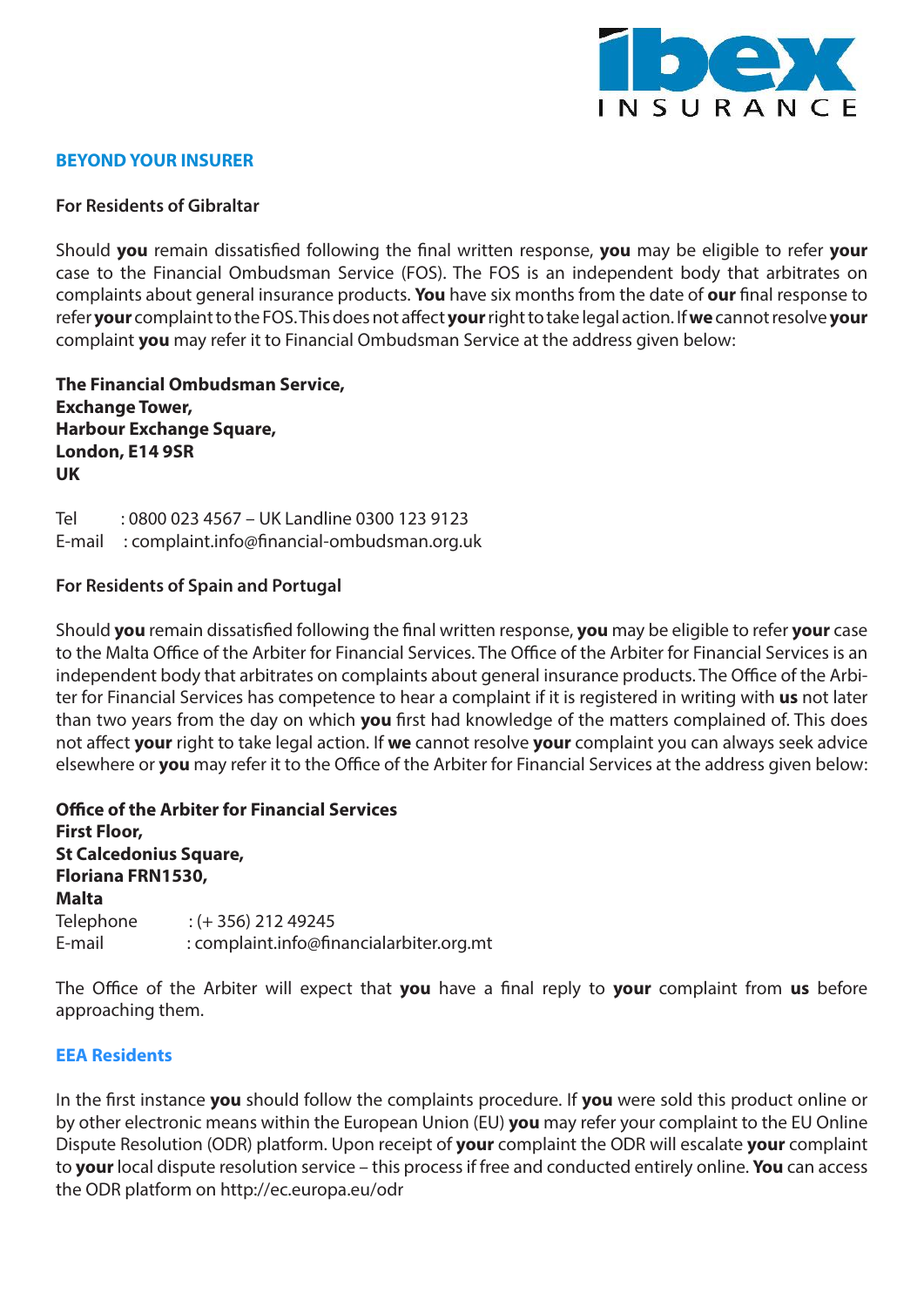

#### **OUR PROMISE TO YOU**

**We** will;

- acknowledge all complaints promptly.
- investigate quickly and thoroughly.
- keep **you** informed of progress.
- do everything possible to resolve **your** complaint.
- use the information from complaints to continuously improve **our** service.

## **Reasonable Disclosure**

It is a condition of this insurance that reasonable care must be taken to provide full and accurate information to us. It is very important that the information given to us when buying a policy when completing a claim form and giving declarations to us is correct. If a policy is purchased, or a form or declaration is completed on your behalf, it is your responsibility to check that the answers given to all questions are true and complete. You are advised to keep copies of any correspondence you send to us. Failure to do the above could invalidate your insurance cover.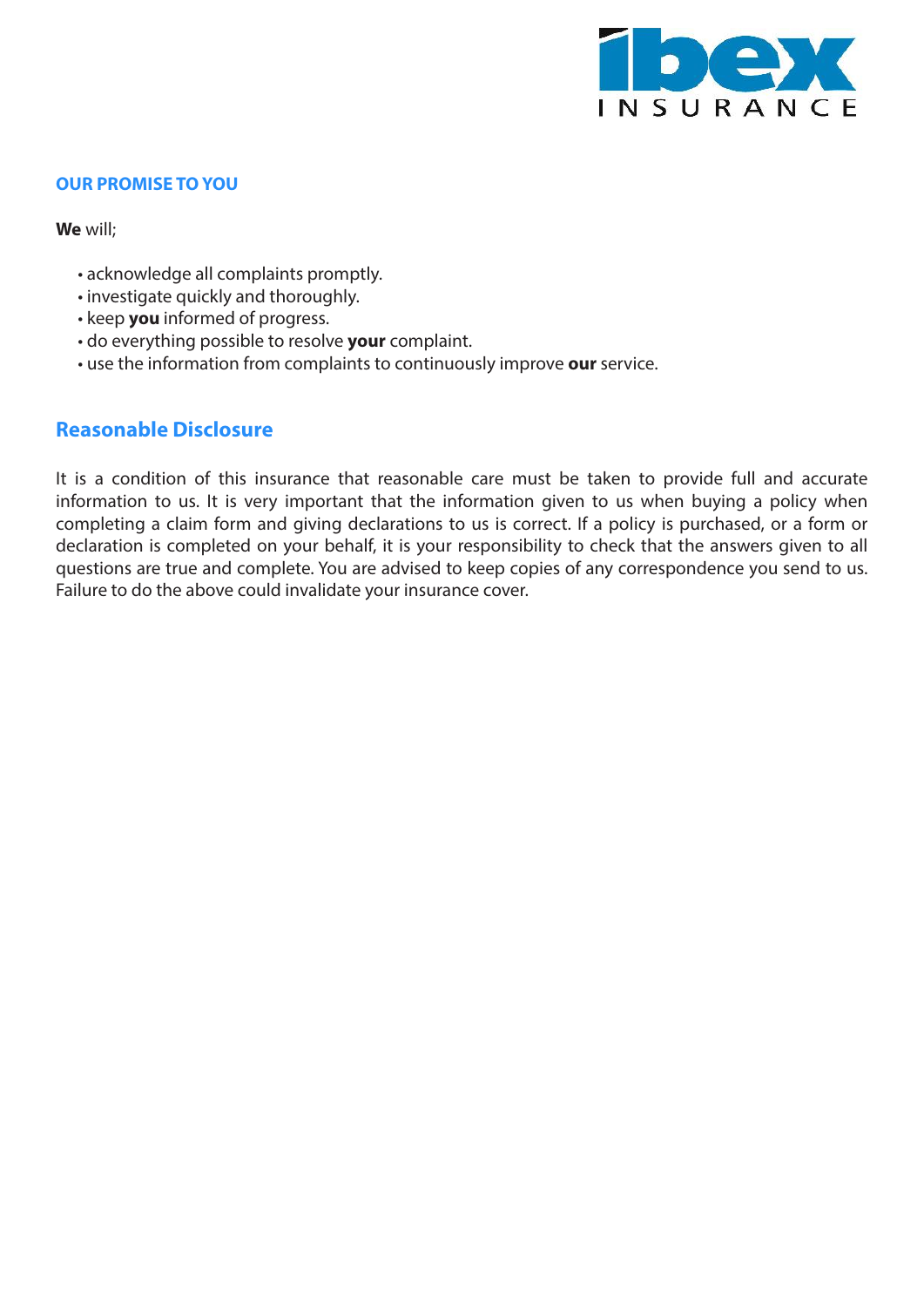| <b>Cover Per Person/Per Section/Per Trip</b><br><b>Level of Cover &gt;</b> |                                                              | <b>Standard</b>                 |                       | <b>Super</b>                     |                       |
|----------------------------------------------------------------------------|--------------------------------------------------------------|---------------------------------|-----------------------|----------------------------------|-----------------------|
| <b>Section</b>                                                             |                                                              | Limits $\epsilon/\epsilon$      | Excess $E/E$          | <b>Limits €/£</b>                | Excess $E/E$          |
| $\mathbf{1}$                                                               | <b>Cancellation</b>                                          | up to 2,000                     | 70                    | up to 5,000                      | 70                    |
|                                                                            | Pre-Booked Excursion Limit                                   | 250                             | 28 Loss of<br>Deposit | 250                              | 28 Loss of<br>Deposit |
| $\overline{2}$                                                             | <b>Curtailment</b>                                           | up to 2,000                     | 70                    | up to 5,000                      | 70                    |
| 3                                                                          | <b>Emergency Medical</b><br><b>Expenses and Repatriation</b> | up to 5,000,000                 | 70                    | up to 10,000,000                 | 70                    |
|                                                                            | <b>Emergency Dental Treatment</b>                            | 280                             | 70                    | 280                              | 70                    |
|                                                                            | Funeral Expenses & Repatriation of Remains                   | 5,000                           | Nil                   | 5,000                            | Nil                   |
| 4                                                                          | <b>Additional Hospital Benefit</b>                           | 25 per 24 Hours, up to<br>1,000 | Nil                   | 25 per 24 Hours, up to<br>2,000  | Nil                   |
| 5                                                                          | <b>Travel Delay &amp; Abandonment</b>                        |                                 |                       |                                  |                       |
|                                                                            | <b>Travel Delay</b>                                          | 28 per 12 Hours, up<br>to 140   | Nil                   | 30 per 12 Hours, up to<br>300    | Nil                   |
|                                                                            | Abandonment (after 24Hrs Travel Delay)                       | up to 2,000                     | 70                    | up to 5,000                      | 70                    |
| 6                                                                          | <b>Personal Accident</b>                                     |                                 |                       |                                  |                       |
|                                                                            | Permanent Disability                                         | up to 15,000                    | Nil                   | up to 25,000                     | Nil                   |
|                                                                            | Loss of Limb(s) or Loss of Sight                             | up to 7,000                     | Nil                   | up to 14,000                     | Nil                   |
| $\overline{7}$                                                             | <b>Missed Departure</b>                                      | up to 400                       | 70                    | up to 1,000                      | 70                    |
|                                                                            | Missed UK or Internal Departure Connection &<br>Assistance   | up to 400                       | 70                    | up to 1,000                      | 70                    |
| 8                                                                          | <b>Baggage &amp; Personal Effects</b>                        |                                 |                       |                                  |                       |
|                                                                            | Lost, stolen or damaged                                      | up to 750                       | 70                    | up to 2,000                      | 70                    |
|                                                                            | Delayed Baggage                                              | 35                              | Nil                   | 100                              | Nil                   |
|                                                                            | Maximum payment for:                                         |                                 |                       |                                  |                       |
|                                                                            | One article, pair, set or<br>collection                      | up to 70                        |                       | up to 350                        |                       |
|                                                                            | <b>Total all Valuables</b>                                   | <b>Not Covered</b>              |                       | up to 250                        |                       |
|                                                                            | Spectacles or Sunglasses                                     | up to 70                        |                       | up to 70                         |                       |
|                                                                            | Loss, stolen or damaged on a beach (incl. Section<br>9)      | up to 100                       |                       | up to 100                        |                       |
| 9                                                                          | <b>Personal Money</b>                                        | <b>Not Covered</b>              |                       | up to 500                        | 70                    |
|                                                                            | Cash Limit                                                   | <b>Not Covered</b>              |                       | up to 150                        | 28                    |
| 10                                                                         | <b>Loss of Passport &amp; Travel Documents</b>               | up to $210$                     | 70                    | up to 500                        | 70                    |
| 11                                                                         | <b>Hijack &amp; Mugging Benefit</b>                          | 70 per 24 Hours, up to<br>1,400 | Nil                   | 280 per 24 Hours, up to<br>7,000 | Nil                   |
| 12                                                                         | <b>Personal Liability</b>                                    | up to 2,000,000                 | 140                   | up to 2,000,000                  | 140                   |
| 13                                                                         | <b>Legal Expenses</b>                                        | up to 10,000                    | 280                   | up to 25,000                     | 280                   |

#### **Policy Options Schedule of Benefits**

While this Policy covers **you** as standard for leisure, business **trips**, cruise **trips** and various sports and activities as listed, there are a range of optional extended benefits available to **you** upon payment of an additional premium, per option. Each cover will only apply if **you** have paid the additional premium, per option, and each selected option is shown on **your** certificate.

| <b>Cover Per Person/Per Section/Per Trip</b><br><b>Level of Cover &gt;</b> |                                                                              | <b>Standard</b> |              | <b>Super</b> |              |
|----------------------------------------------------------------------------|------------------------------------------------------------------------------|-----------------|--------------|--------------|--------------|
| <b>Section</b>                                                             |                                                                              | Limits $€/£$    | Excess $E/E$ | Limits $€/£$ | Excess $E/E$ |
| 14                                                                         | <b>Business Plus Cover</b>                                                   |                 |              |              |              |
|                                                                            | Replacement Business Colleague (cancellation/<br>curtailment)                | 1,400           | 70           | 2,800        | 70           |
|                                                                            | Business Equipment, Laptops, Documents and<br>Samples<br>- Single Item Limit | 700<br>400      | 70           | 1,400<br>500 | 70           |
|                                                                            | Replacement Business Documents & Sample                                      | 420             | 70           | 720          | 70           |
|                                                                            | <b>Business Money</b><br>- Cash Limit                                        | 500<br>250      | 70           | 1,000<br>500 | 70           |